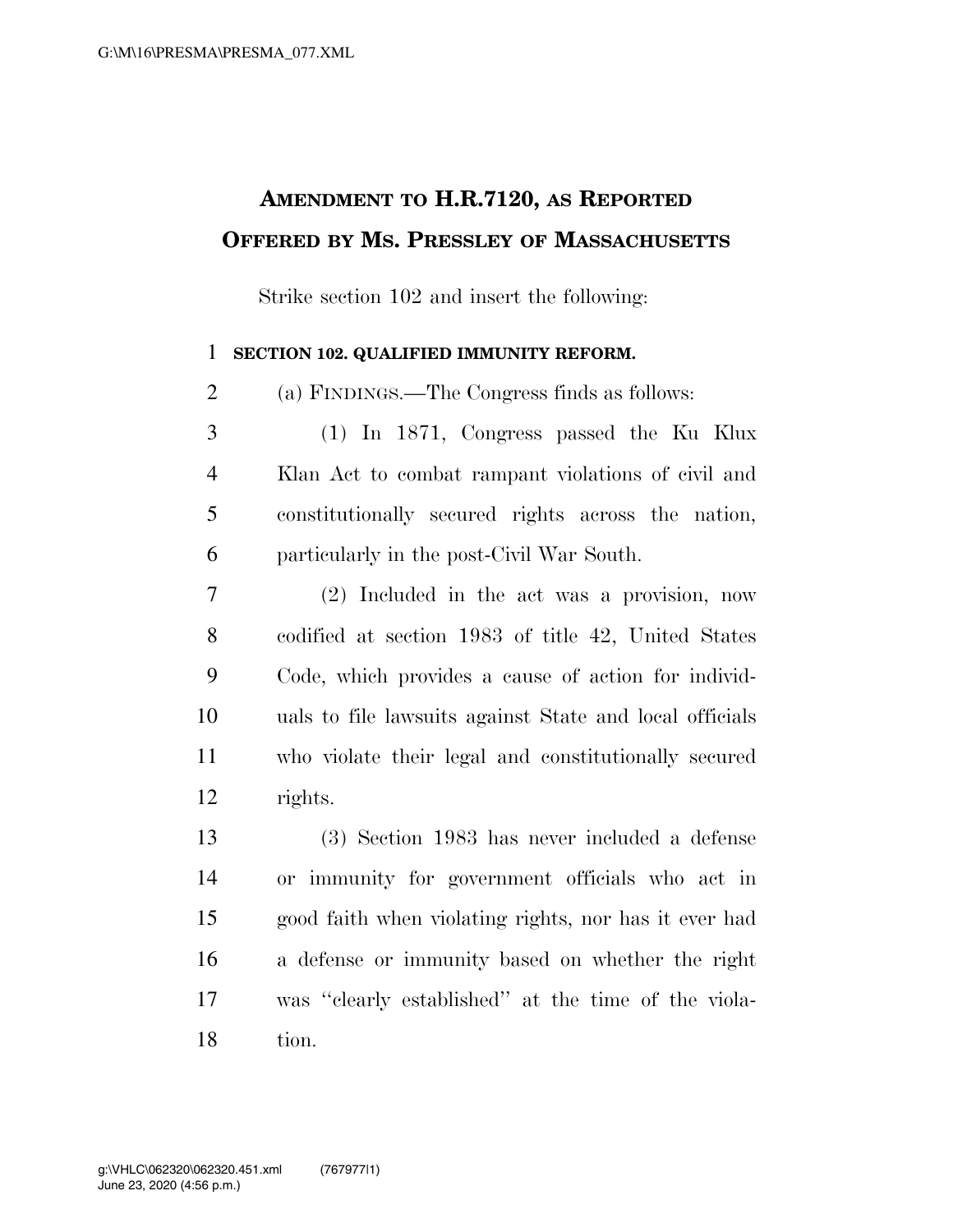| $\mathbf{1}$   | $(4)$ From the law's beginning in 1871, through       |
|----------------|-------------------------------------------------------|
| $\overline{2}$ | the 1960s, government actors were not afforded        |
| 3              | qualified immunity for violating rights.              |
| $\overline{4}$ | $(5)$ In 1967, the Supreme Court in Pierson v.        |
| 5              | Ray, 386 U.S. 547, suddenly found that government     |
| 6              | actors had a good faith defense for making arrests    |
| 7              | under unconstitutional statutes based on a common     |
| 8              | law defense for the tort of false arrest.             |
| 9              | (6) The Court later extended this beyond false        |
| 10             | arrests, turning it into a general good faith defense |
| 11             | for government officials.                             |
| 12             | (7) Finally, in Harlow v. Fitzgerald, 457 U.S.        |
| 13             | 800 (1982), the Court found the subjective search     |
| 14             | for good faith in the government actor unnecessary,   |
| 15             | and replaced it with an "objective reasonableness"    |
| 16             | standard that requires that the right be "clearly es- |
| 17             | tablished" at the time of the violation for the de-   |
| 18             | fendant to be liable.                                 |
| 19             | (8) This doctrine of qualified immunity has se-       |
| 20             | verely limited the ability of many plaintiffs to re-  |
| 21             | cover damages under section 1983 when their rights    |
| 22             | have been violated by State and local officials. As a |
| 23             | result, the intent of Congress in passing the law has |
| 24             | been frustrated, and Americans' rights secured by     |